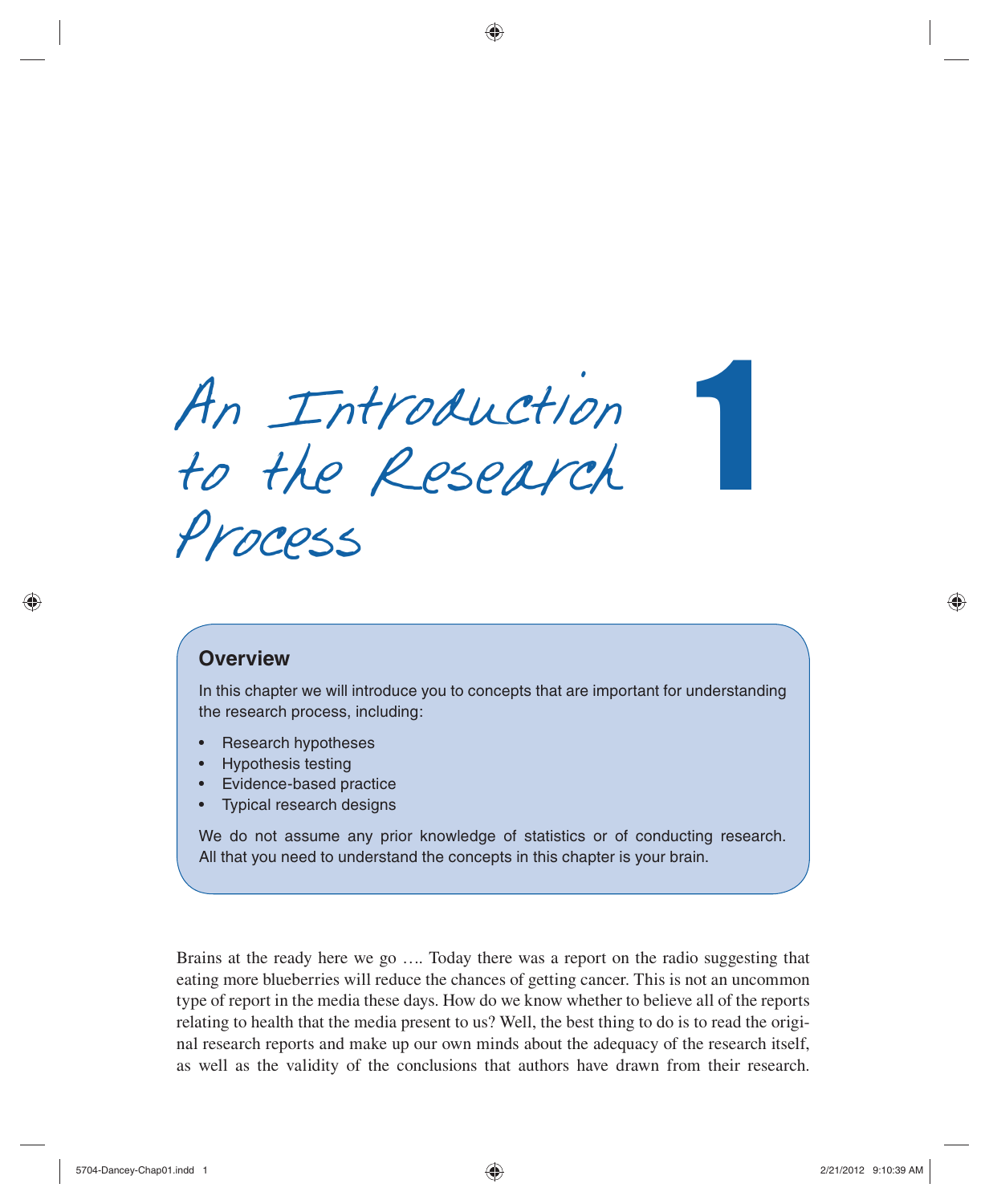This is how science works. Of course if you wish to work as a health professional there is an even greater need for you to be able to evaluate research evidence. This book will provide you with all of the tools necessary to be able to critically evaluate the research of other health professionals. Not only that, you will gain a working knowledge of how to conduct your own research and how to run some quite sophisticated statistical analyses on your data.

⊕

'But I don't want to be a researcher … I have no need to know about statistical analyses' we hear you say. This is a comment we often hear and in many ways it is a valid point. Many students who are training for careers in the health sciences will not be conducting their own research. However, they will need to have an understanding of how research is conducted and how to evaluate that work in order to make appropriate decisions about various forms of treatment. We would hope that the most appropriate form of treatment for any ailment would be chosen on the basis of research evidence. This in essence is what is meant by *evidencebased practice* and you will come across this term quite a bit in this book. An additional benefit of reading and working through this book is that you will then be able to evaluate the many claims about health that are thrown at us by the media, and you will be making people like Ben Goldacre<sup>1</sup> very happy indeed.

So why would you want to learn about statistics? Well, there are many reasons that we can think of:

- 1) It is a very interesting subject  $\odot$
- 2) You will learn crucial skills underpinning evidence-based practice
- 3) You will be able to understand much of the jargon printed in published research
- 4) You will be able to evaluate the quality of published (and unpublished where you find it) research
- 5) You will be able to design and conduct your own research
- 6) You will be able to draw valid conclusions from any research that you care to conduct
- 7) You will be able to impress your friends at parties

We think that statistics is a very interesting topic if only because it leads you to appreciate that many of the phenomena that we may observe in our lives are simply down to chance factors. This is the theme of an interesting book by Mlodinow (2008), and it is a book that is worth reading as it shows the pervasive influence of chance in all our lives. Because of this pervasive influence of chance we need to be able to somehow measure it, so that we can discount it as a reason for our research findings. For example, suppose that you attended Pilates classes and you noticed that not a single member of your group had a cold or flu during one particular winter. You might reasonably conclude that Pilates has some kind of protective effect against common viruses. How, though, do you know that all the people in your class that year were not simply lucky enough to avoid these common viruses for the whole winter? How do you know how common such an occurrence is in everyday life? For example, perhaps in the pub next door one of the regular drinkers had also noticed that none of her drinking companions had contracted a cold or flu that winter. We thus need to take account of all sorts of factors when drawing conclusions from our observations. This is

♠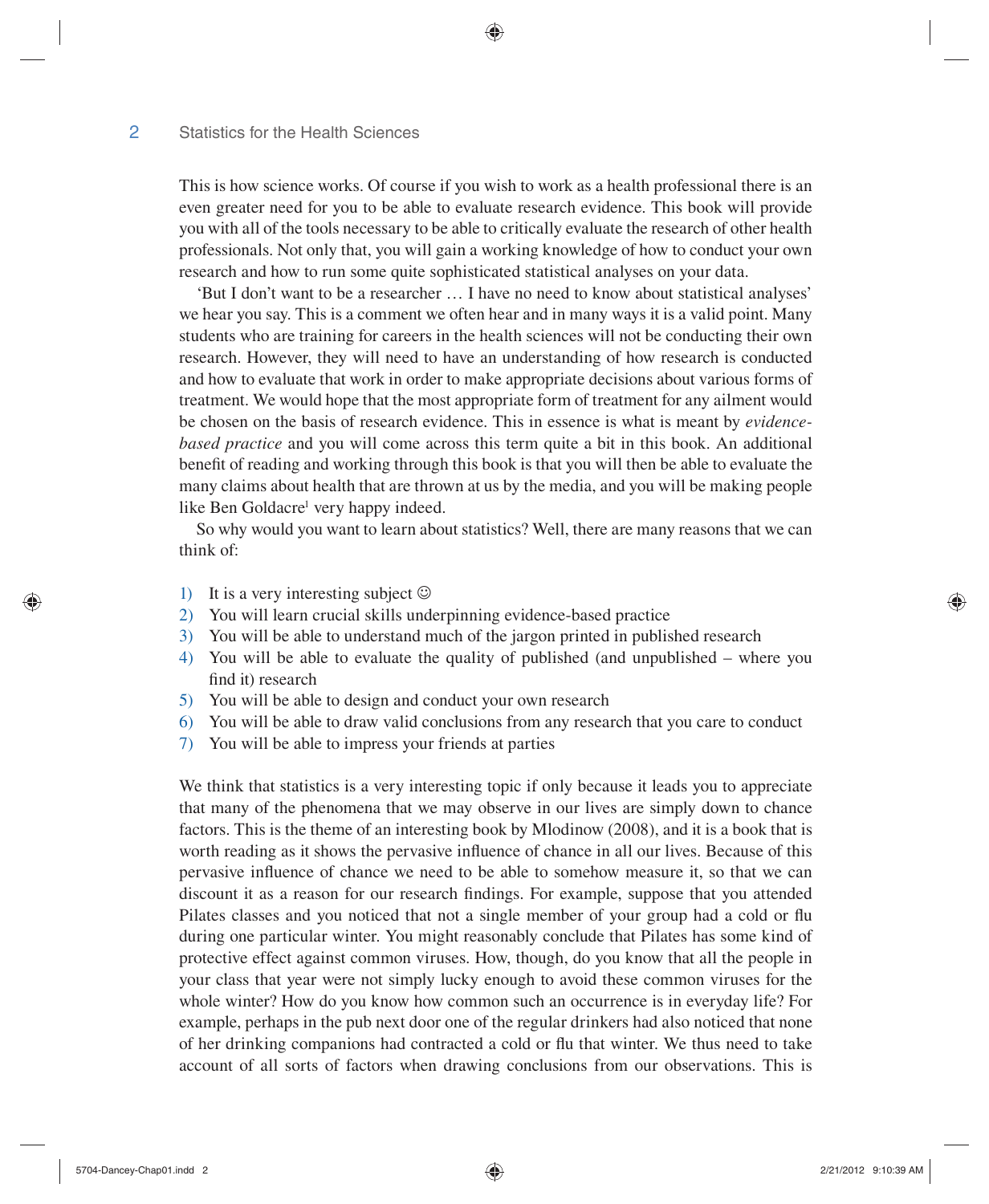exactly the same for research as it is for anecdotal evidence such as that described in the above examples. One of the key issues that you will discover from working through this book is the importance of taking account of chance findings and assessing the probability that observed research results occurred due to chance.

⊕

## **THE RESEARCH PROCESS**

What is research? Well, let us start answering this question by posing another. Why do we want to conduct research? The reason we as researchers want to conduct research is because we wish to answer interesting (well interesting to us anyway) questions about the world. For example, *Is smoking related to cancer? Does eating blueberries protect us from developing cancer? Do simple cognitive strategies increase the likelihood of people eating blueberries? Do sugar pills (placebos) make people feel better?* These are all research questions and we as researchers would design and carry out research in order to find evidence to help us answer such questions.

## **Deriving Research Hypotheses**

In Figure 1.1 you can see one possible conceptualisation of the research process. Usually a researcher has some experience of the research in a particular field, whether it be research into the effectiveness of an intervention for the common cold or the possible causes of in-growing toenails. It is likely that researchers will have taken the time to read the previously published research in a particular area. To do this they will have searched for papers published in peer-reviewed journals using a variety of databases such as *Pubmed* in order to identify the most relevant and important research in the area. Knowledge of previous research has a number of benefits for researchers planning to conduct their own research. First of all they can see how others have tackled similar research questions. This saves them having to re-invent the wheel every time they have an interesting question to answer. Second, when researchers publish their work they often flag up future avenues of research and this can then





5704-Dancey-Chap01.indd 3 2/21/2012 9:10:39 AM /21/2012 9:10:39 AM /21/2012 9:10:39 AM /21/2012 9:10:39 AM /21

♠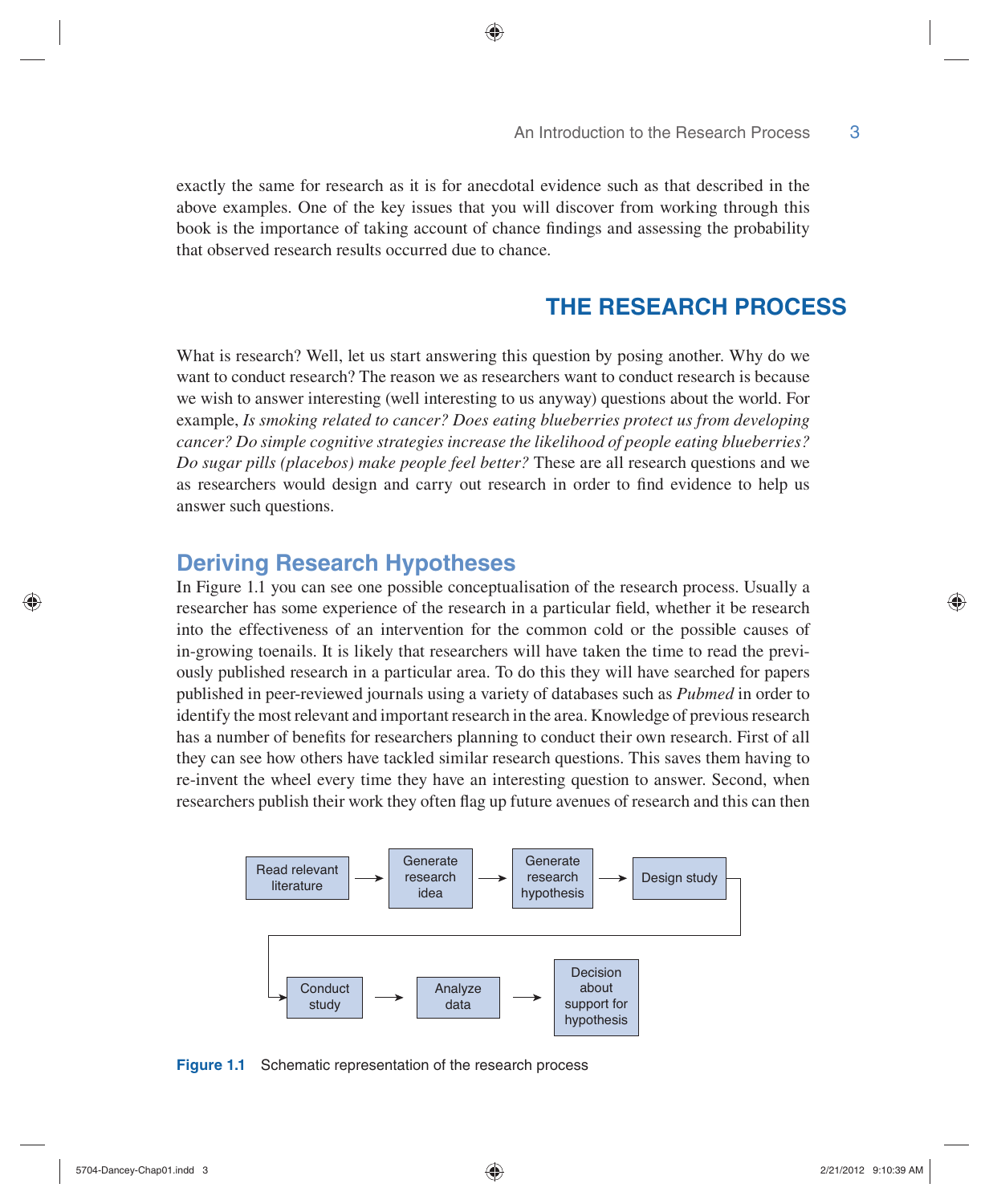guide the would-be researcher in their choice of research questions. Third, knowledge of previous research lets the researchers know whether or not they might be heading up a blind alley, or whether other researchers have already answered their research question, which may save them a lot of time and effort in running a study that is unlikely to demonstrate anything useful or interesting. It cannot be stressed enough that before conducting your own research you should make sure that you know what others have done before you. To paraphrase a great scientist (Isaac Newton): make sure you stand on the shoulders of giants, that way you can see a whole lot more before you set off on your research journey.

♠

One of the biggest benefits of knowing the previous research in the area is that it allows you to ask the most important and relevant questions yourself. For example, suppose we want to try to encourage people to give up smoking. Knowledge of the factors that best predict quitting would be essential for us to design an effective health intervention. We might look at the effectiveness of patches, of psychological interventions such as hypnosis, or health promotion activities such as advertising on TV. We would want to look at the published evidence of the effectiveness of all these previously used interventions before designing our own intervention. In addition to this we would want to draw on any research expertise that we had in order for us to accurately measure the effectiveness of our own intervention. Only through a well-designed study could we tell whether our intervention has led to an increase in people quitting smoking.

# **Activity 1.1 Activity 1.1**

◈

Take a good look at Figure 1.1 and see if you can think of any problems with the way it suggests that research is conducted (the answer can be found at the end of the book).

#### **The Research Question**

Once you are familiar with a topic that interests you, and you have a thorough grounding in what has been researched before and what theories have been proposed to account for the findings of that published research, you are ready to start asking research questions.

Research questions can be framed in a number of ways. A useful way of categorising these is that some questions you ask will focus on differences between groups of individuals and other questions will focus on how concepts might be related to each other. For example, you might ask the question: Is treatment X useful for the treatment of tinnitus? In this sort of research question we would be looking to see if participants given treatment X have fewer symptoms of tinnitus. Alternatively, we could ask whether the degree of stress that a person experiences is related to the severity of symptoms of psoriasis. In this sort of question we are interested in whether the symptoms of psoriasis seem to be related to the amount of stress that a person is experiencing. We will come on to these different ways of framing research questions later in this chapter when we discuss typical research designs in more detail.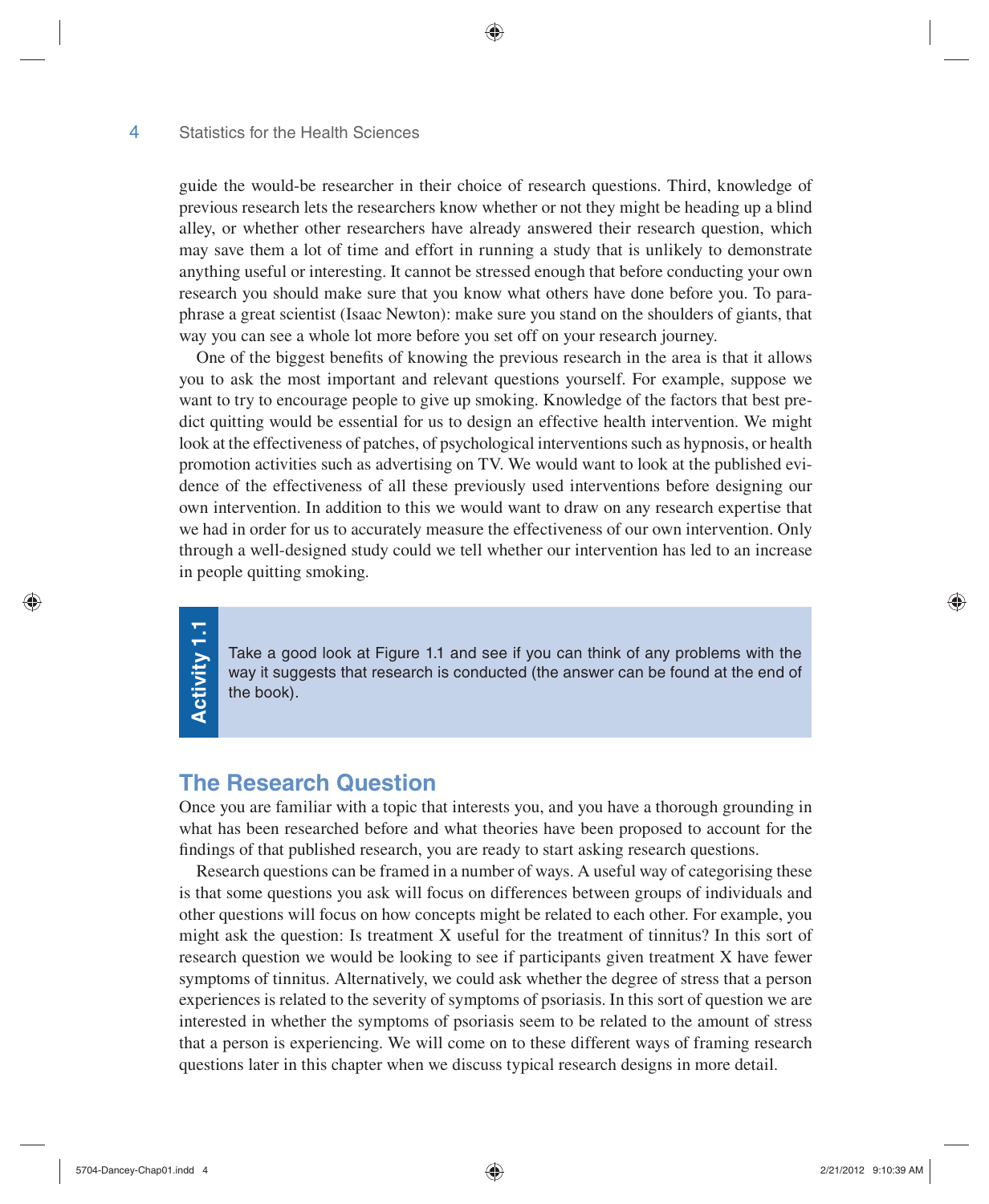You need to understand that the way we frame our research question has a dramatic effect on our research design, and indeed the type of statistical analysis that we can conduct on the research data that we end up collecting. For example, if we were interested in the relationship between stress and symptoms of psoriasis we need to measure participants' stress (say in the form of a questionnaire) and also get an independent assessment of the severity of their symptoms of psoriasis. We can then run some statistical analyses to see how closely these two factors might be related to one another. Similarly, if we were interested in whether a new treatment for tinnitus was effective we would want to give the treatment to one group of participants and compare this group with another group who don't get the treatment. We would then run statistical analyses which can tell us if there are any differences in the severity of tinnitus across these two groups of participants. You will find in this book that we have different statistical techniques for these sorts of research situations.

⊕

Students often ask us what statistical test is best for a particular research topic, and our initial answer will invariably be to ask the student to think about their research question. But more specifically we would ask the students to think about something called a research hypothesis. We discuss this a little further in the following section.

## **The Research Hypothesis**

Once you have suitable research questions you can then start to formulate testable hypotheses. There is a subtle difference here between research question and research hypothesis. A research question may be a little vague in nature, for example: Is there a link between personality and ability to quit smoking? A research hypothesis should really be much more precise. Thus we would need to identify which aspect of personality we think might be related to ability to quit smoking, e.g. whether there is a relationship between neuroticism and ability to quit smoking or whether participants who are high in extroversion and low in neuroticism will find it easier to quit smoking than those high in neuroticism and low in extroversion. It is extremely important to be as precise as possible with research hypotheses in quantitative research, as the sort of research hypothesis that you have will determine the research designs you use and the statistical techniques that will be appropriate to analyse your data. You should always remember that in order to analyse your data you have to test a hypothesis. We will cover hypothesis testing in more detail in Chapter 4, but when you precisely set out your hypotheses it helps you make decisions about how to design your research and to choose appropriate statistical techniques to test those hypotheses.

## **CONCEPTS AND VARIABLES**

When we try to understand the world around us we often conceptualise the phenomena of interest. For example, we might have a *concept* of 'health' or perhaps 'illness' or 'treatment'. These are all concepts that a health scientist/practitioner might be interested in. Concepts can be thought of as the focus of our research. We might want to know how one concept

♠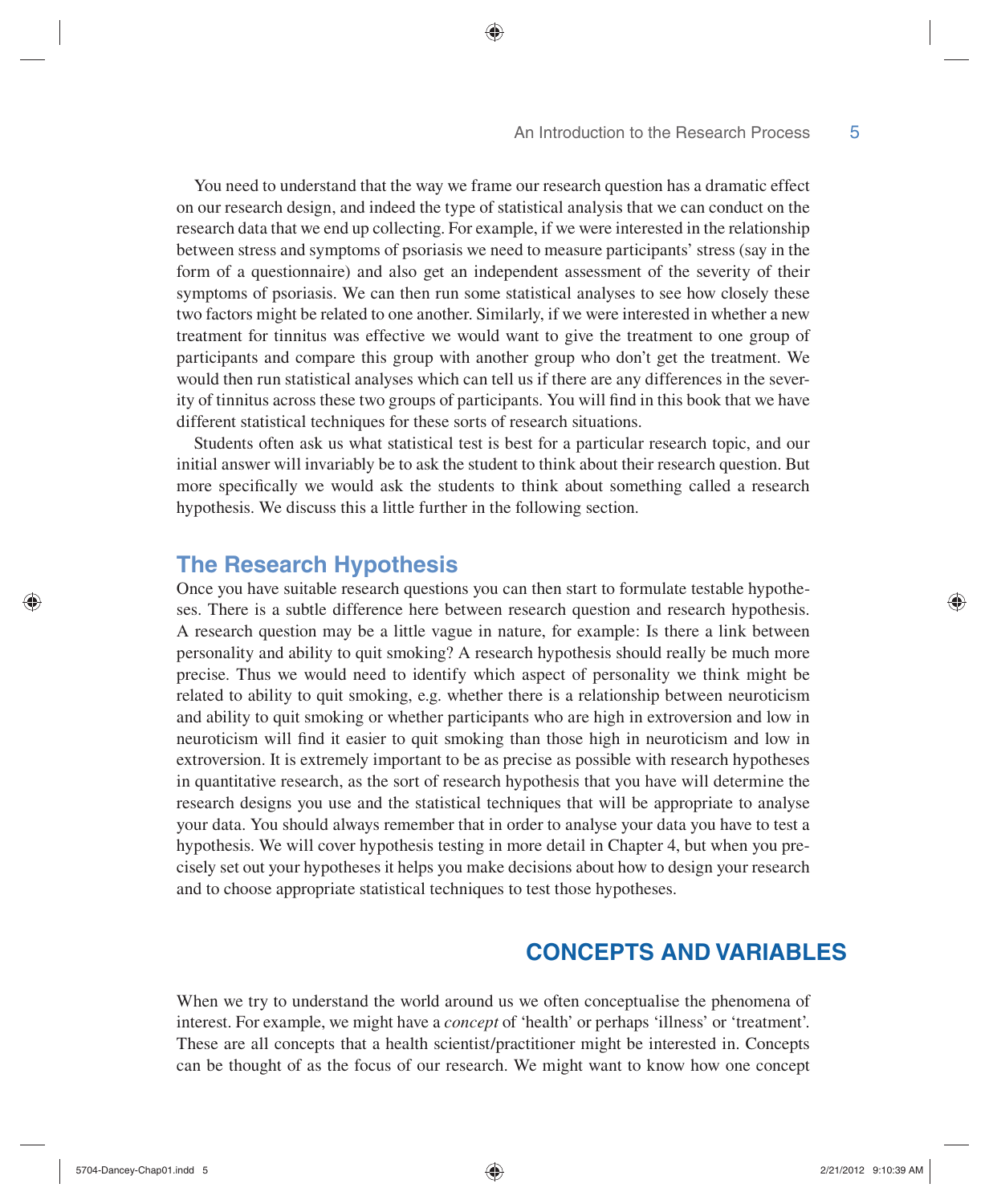relates to another concept, e.g. how a particular treatment relates to a particular illness. Concepts can be abstract, e.g. the concept of 'health', or they can be more concrete, e.g. 'heart-rate'. When we conduct research we have to *operationalise* these concepts into something that we can observe and measure. These measured concepts are called *variables.* Thus variables can be thought of as concepts that have been measured in some way. They are called variables simply because they vary, i.e. take on different values, from one person or situation or time to another. We might operationalise the concept of 'health' by asking people to give a rating for how healthy they feel on a scale of 1 to 7, or we might operationalise the concept of 'heart-rate' by using a heart-rate monitor. In the remainder of this book we will be focussing on variables, but it is important to appreciate this relationship between concepts and variables.

♠

When we conduct research we are interested in variables. We are interested in variables because we want to try to find out how they might vary and why they might vary. Thus, we are not really interested in blood pressure for the sake of it, but rather we want to understand what causes blood pressure to be too high or too low and perhaps how we can prevent this from happening. In order to try to identify why variables vary as they do, we often need to look at other variables to see how they might vary in relation to our target variable. For example, we might look at salt intake to see how that is related to blood pressure. If we find that high salt intake tends to be associated with high blood pressure then we might suggest that lowering salt intake might lower blood pressure.

You should be able to see from the foregoing discussion that in science we are interested in variables and more specifically we are interested in the relationships between variables. More often than not we are trying to identify causal relationships between variables. We have to be very careful when thinking about which variable causes changes in another variable. For example, if we simply measured salt intake and found that it seems to be related to blood pressure we could not conclude that high salt intake causes high blood pressure. It might be that high blood pressure causes high salt intake. It might be, for example, that when we have high blood pressure we crave salty foods more and this leads to an increase in salt intake. We could look to see the direction of the causal link between these two variables by setting up an *experiment* (we take a closer look at experiments later in the chapter). We could deliberately alter the amount of salt that people have in their diets and see if this leads to a change in blood pressure. Alternatively, we could try to manipulate a person's blood pressure to see if it leads to an increase in salt intake. In this way we can establish the causal relationship between these two variables.

Sometimes it is not possible to look at variables by conducting experiments because we are not able to manipulate the variables that we are interested in. For example, we cannot manipulate a person's age, they are the age they are and we cannot change that. Also, it is often unethical to manipulate variables, for example we would not want to burn someone to see what effect this has on their



5704-Dancey-Chap01.indd 6 2/21/2012 9:10:39 AM /21/2012 9:10:39 AM /21/2012 9:10:39 AM /21/2012 9:10:39 AM /21/

♠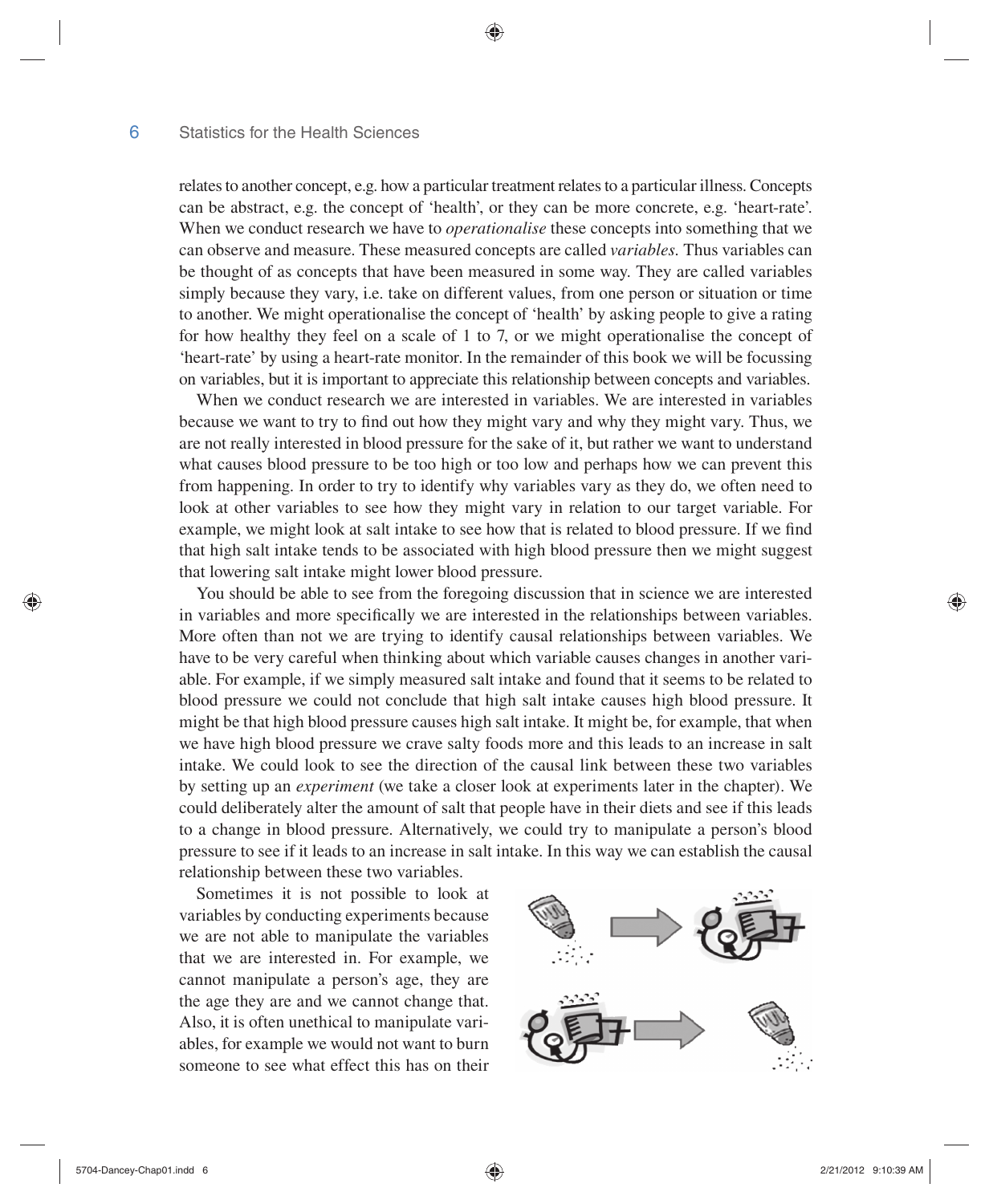#### An Introduction to the Research Process  $\overline{7}$

heart-rate. Often our ethical guidelines mean that we just would not want to manipulate the variable that we are interested in. For example, we would not want to manipulate a person's blood pressure because of the potential harm it might cause them. In such situations we would simply measure naturally occurring levels of such variables and see how they might be related to other variables of interest. In such studies we are simply observing and measuring variables and then establishing how they might be related to each other. These are often called *correlational* studies.

♠

When you focus on variables, you will begin to see that not all variables have the same characteristics. For example, the sex of a person is a variable (that is, it varies from one person to the next). This is classed as a *categorical variable* as the values that it can take are simply categories, in this case the categories are *male* and *female*. Other examples of categorical variables are illness diagnosis, thus a person could have muscular dystrophy or not have muscular dystrophy. Or you might classify participants in your study as having generalised anxiety disorder, social phobia or panic disorder. In these cases the diagnosis is the variable. The category that people are placed in varies as function of the symptoms they may or may not have. Another type of variable might be the actual number of symptoms a person has. For example, if we look at the criteria for a diagnosis of chronic fatigue syndrome (CFS) there are quite a large number of symptoms<sup>2</sup> including:

- Severe fatigue
- Muscular pain, joint pain and severe headaches
- Poor short-term memory and concentration
- Difficulty organising your thoughts and finding the right words
- Painful lymph nodes (small glands of the immune system)
- Stomach pain and other problems similar to irritable bowel syndrome, such as bloating, constipation, diarrhoea and nausea
- Sore throat
- Sleeping problems, such as insomnia and disturbed sleep
- Sensitivity or intolerance to light, loud noise, alcohol and certain foods
- Psychological difficulties, such as depression, irritability and panic attacks
- Less common symptoms, such as dizziness, excess sweating, balance problems and difficulty controlling body temperature

People who have CFS will vary in the number of these symptoms that they have at any particular time, and thus the number of symptoms of CFS could be a variable of interest in our research. It is clear that this variable is different from the categorical variables described earlier as we are counting the number of symptoms rather than classifying things or people. We might suggest that such a variable is called *discrete* as we are counting whole numbers of symptoms here and thus the values that the variable can take are only in terms of discrete whole numbers of symptoms.

A fi nal form of variable is a variable that we might call *continuous*. Such a variable can take on any value on the scale that we are measuring. A good example might be reaction times.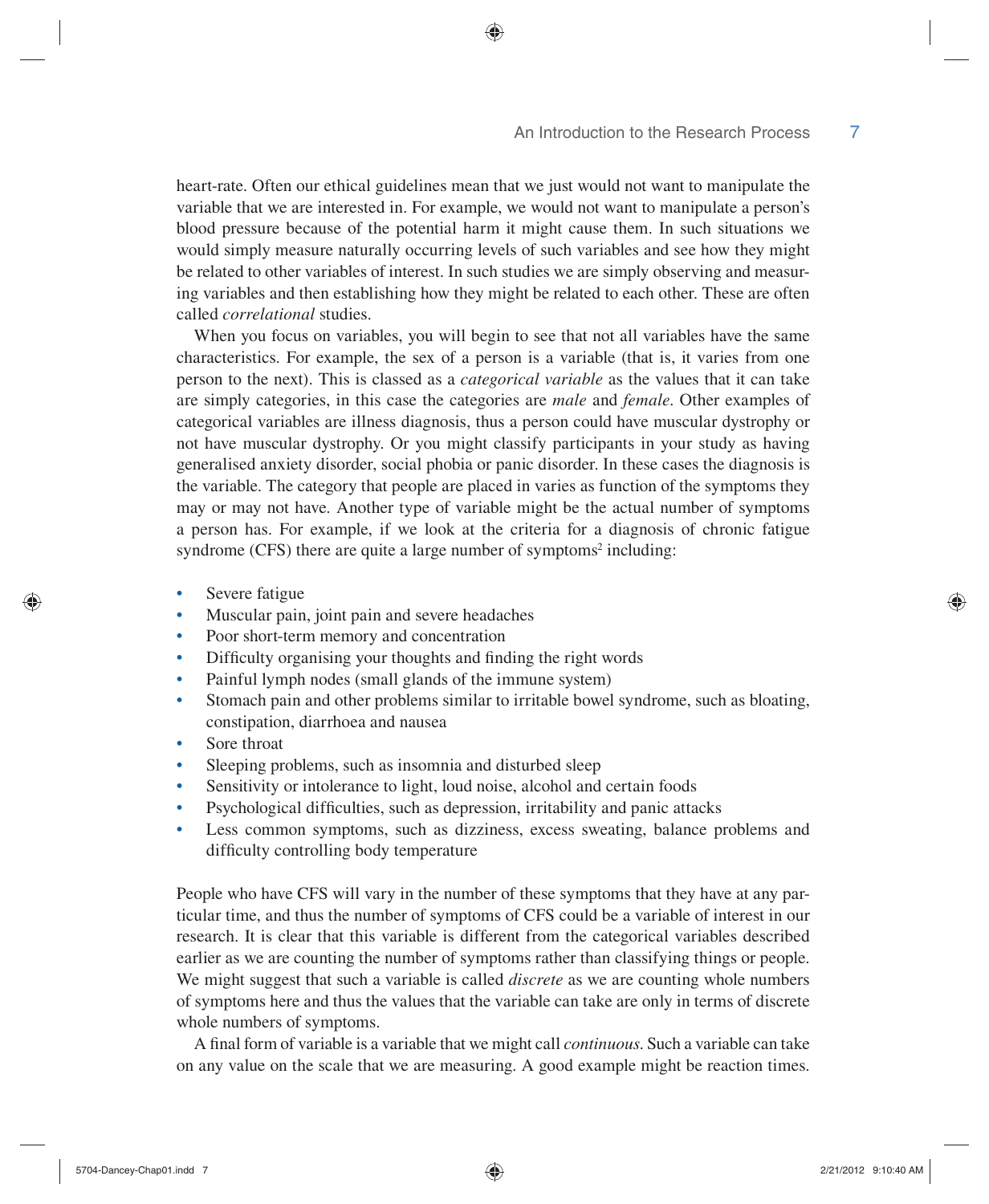Let us suppose that we are wishing to test the effects of a new hay fever treatment. We are concerned that it might have the effect of slowing a person's responses. We would want to obtain a measure of patients' responses when they have taken the medication and also when they are medication free. In such a study we might ask the participants to press a response button as fast as they can when they see a certain target picture appear on the computer screen. We would then record how long it took the participants to respond in this task before and after taking the new medication. We would get the computer to measure the time between the target being presented and the instant that the participant responds. Usually in such tasks we measure reaction times in milliseconds. But response times might be measured even more precisely than this if we had suitable equipment. Response times in this study would be classed as a continuous variable.

♠

It is important to note here that there is a difference between the underlying concept and the way we measure it. It might be that the underlying concept can be considered to vary on a continuous scale (e.g. time) but we choose to measure it on an interval scale (e.g. in days or seconds) or on a categorical scale (BC and AD). Just because we have measured a variable in a particular way does not mean that the concept varies on the same scale of measurement.

## **LEVELS OF MEASUREMENT**

The sorts of statistical tests that we conduct on our research data depend very much on the sort of variables we are measuring. Usually, in order to determine which tests might be most appropriate we look at the *level of measurement* that we have.<sup>3</sup> Level of measurement relates to how we have measured the variables that we are interested in. For example, if we are interested in response times we might classify participants as being 'like lightning' if their response to a question was faster than one second or as being 'slow coaches' if their response was slower than one second. Alternatively, we could ask a judge in a study to give a rating on a five-point scale of how fast they thought participants had responded (where 1 indicates extremely slow and 5 indicates super quick). Alternatively, we could simply use a stopwatch to measure response times. The point that we are making here is that when we conduct research we will need to make decisions about how we measure the concepts that we are interested in (remember this is called operationalisation). These decisions that we make can have a big impact on the types of statistical tools that we are able to use to analyse our data and this is largely because we have different tools for different levels of measurement.

The lowest level of measurement is called a *nominal* scale. Such measurements are typically frequency counts of participants in a category. For example, if we were interested in sex differences in the diagnosis of autism we would count up the number of males and females with the diagnoses and compare them, perhaps using a test like chi-square (see Chapter 9). The crucial characteristic of nominal level data is not only are they classed as categories but there is also no order to the categories, you couldn't say that one category is higher or lower than another (such variables are thus categorical). Thus, we wouldn't be able

♠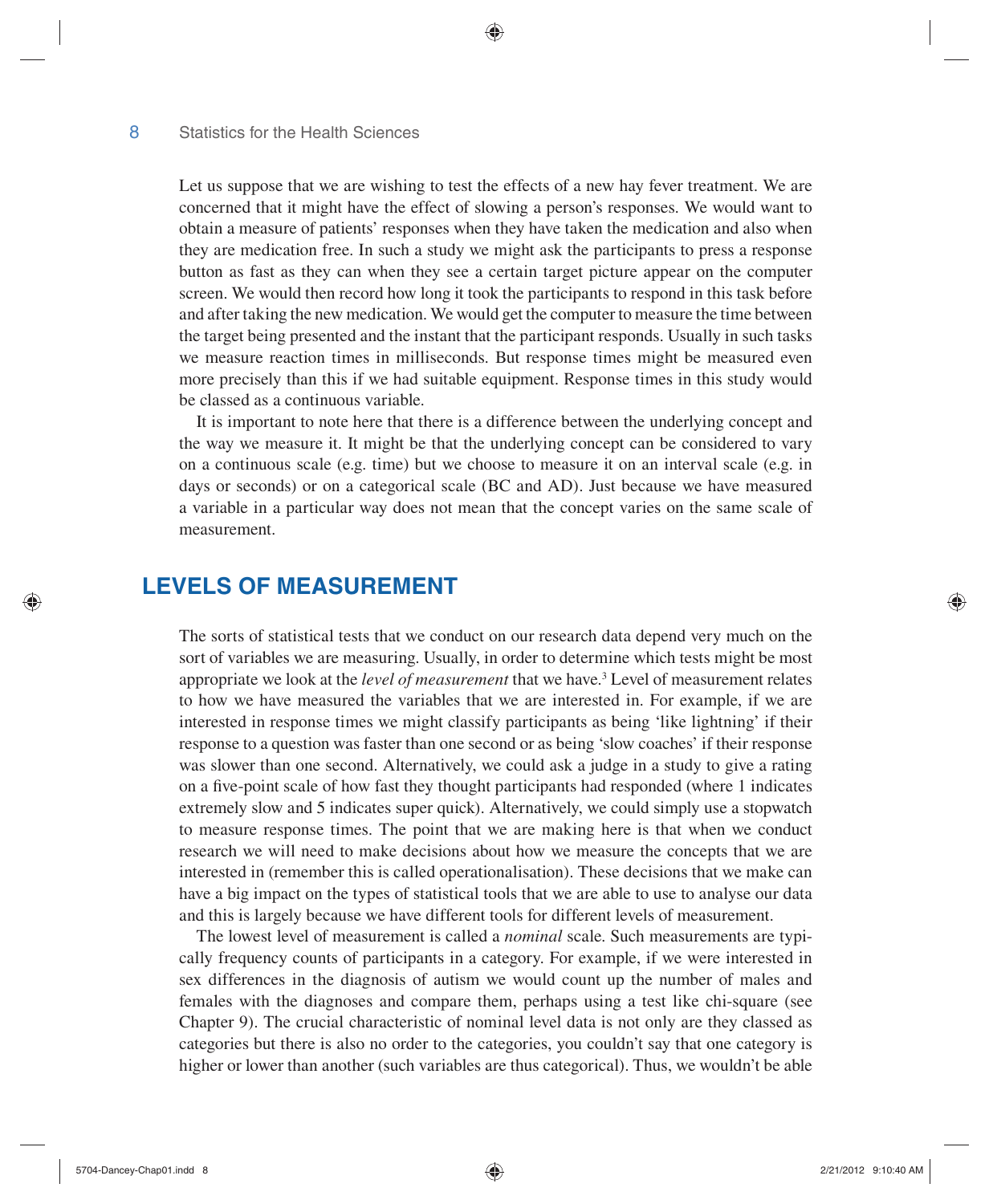to say that being female is better or worse, higher or lower, than being male. We are simply counting how many cases there are in each category. Another good example of a nominal level variable is religion. Here we can't say that being a Christian or Muslim is higher or lower on the scale than say being a Jew or a Hindu. They are simply different categories.

♠

The second level of measurement is the *ordinal scale*. Here we have some sort of order to the different categories on our scale. A good example is the rating scales that are often used to get participants' opinions about things. So we might be interested in how good patients rate their accident and emergency  $(A \& E)$  department to be on a five-point scale where 1 equals *an absolute shambles* and 5 equals *absolutely fabulous*. Take a look at the rating scale below. How good do you think your A & E department is?

| An absolute | Not very | Neither good | Quite good | Absolutely |
|-------------|----------|--------------|------------|------------|
| shambles    | good     | or bad       |            | fabulous   |
|             |          | c            |            |            |

Using this scale we can see that someone rating the A  $\&$  E department as a 5 considers this better than someone giving a rating of 3 or 4. Also someone giving a rating of 1 thinks the department is worse than someone giving a rating of 2 or 3. Thus there is some order of magnitude to the data from the lowest rating to highest. The important point to note about such a scale though is that we do not have equal intervals between adjacent points on the scale. Thus we couldn't necessarily say with confidence that the difference between a 1 and 2 on the scale is the same as the difference between 3 and 4 on the scale. That is, the difference between *An absolute shambles* and *Not very good* is not necessarily the same as that between *Neither good or bad* and *Quite good.* Thus, although there is an ordering of the categories on the scale we do not have equal intervals between the adjacent scores. This means that many of the statistical tests that are discussed in this book are not appropriate for such data. We would usually, when dealing with data from ordinal scales, use what we call *non-parametric* tests (see Chapter 4, for example), although as we suggested earlier there is still some debate concerning this.

The next level of measurements is those that involve *interval* scales. In these sorts of measurement scales the difference between adjacent points on the scale are equal. That is, there are equal intervals along the scale. Perhaps the best example of an interval scale is one of the scales that we use to measure temperature, e.g. the Fahrenheit scale. Measuring temperature on such a scale we know that the difference between  $0^{\circ}$  and  $1^{\circ}$  Fahrenheit is exactly the same as the difference between  $11^{\circ}$  and  $12^{\circ}$ , which is the same as that between  $99^{\circ}$  and 100°. Once we start using scales that are interval level we have much greater choice in terms of the statistical tools available to us for data analysis. Provided we meet certain assumptions we are able to use both parametric and non-parametric statistical tests (see Chapter 4). One of the problems with interval level scales like temperature is that they do not have a fixed zero. Realistically speaking we don't have an absolute point where we have zero temperature (e.g. zero Fahrenheit and Centigrade do not equate to zero temperature), the zero points on

5704-Dancey-Chap01.indd 9 2/21/2012 9:10:40 AM /21/2012 9:10:40 AM /21/2012 9:10:40 AM /21/2012 9:10:40 AM /21/2012 9:10:40 AM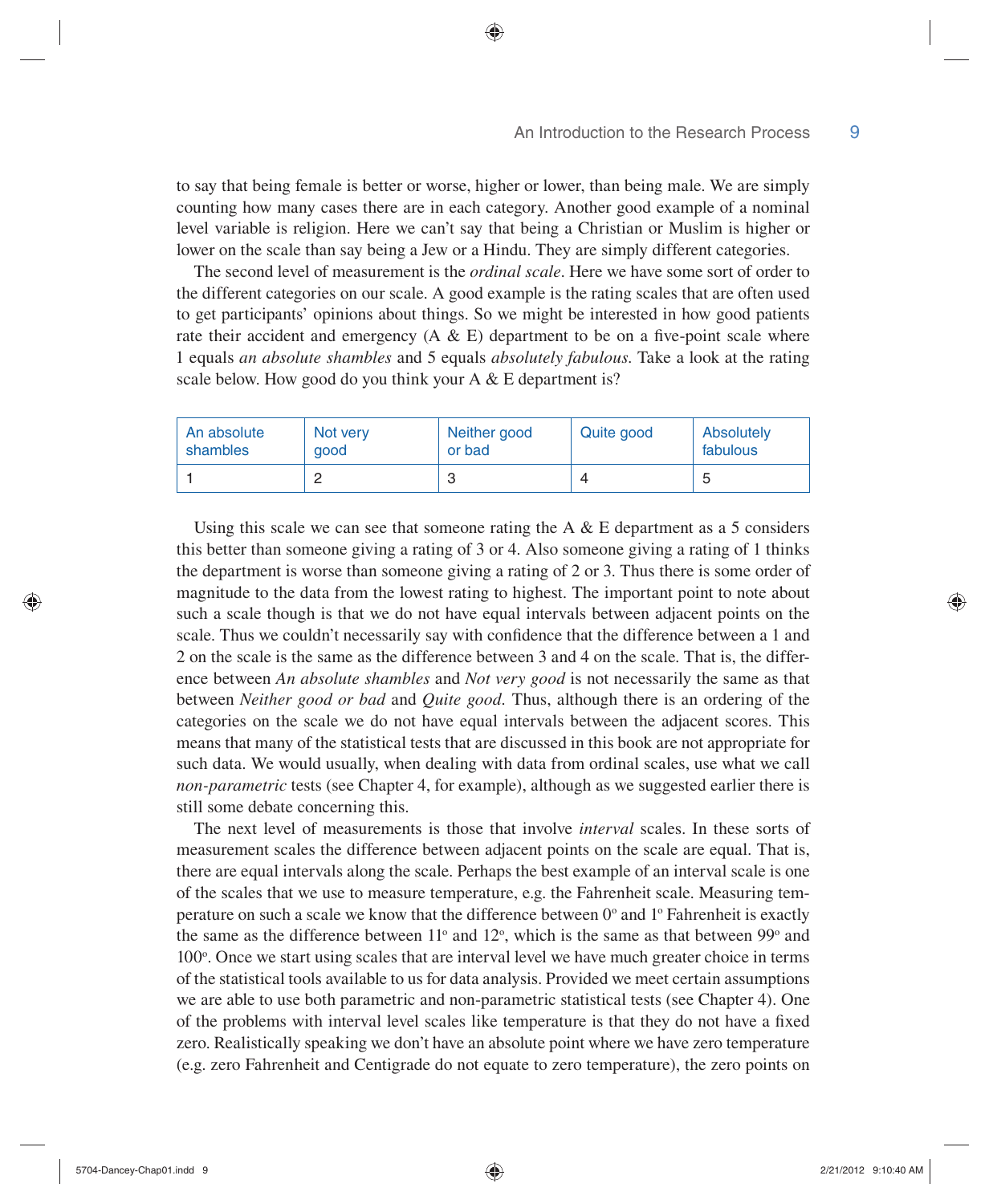the scales that we use to measure temperature today in many ways are arbitrary zero points (Centigrade reflecting the freezing point for water and Farhenheit being even more arbitrary). Why is not having a fixed zero important? The answer to this is that if we do not have a fixed zero then we cannot calculate ratios using the measurement scale. Thus we would not be able to say that  $10^{\circ}$  is twice as hot as  $5^{\circ}$ , or that  $50^{\circ}$  is half as warm as  $100^{\circ}$ . When you have a fixed zero on the scale you can calculate such ratios. An example of a scale that has a fixed zero is number of symptoms of an illness. When someone has a score of zero on this scale they have absolutely no symptoms. With such a scale we can say that someone who has eight symptoms has twice as many symptoms as someone who has four symptoms and four times as many symptoms as someone who has only two symptoms. Thus, when we have such scales they allow us to calculate such ratios. Not surprisingly such scales are called *ratio* level measurements.

♠

We can view the different levels of measurement in order of level as follows:



Have a go at categorising the following variables in terms of their level of measurement:

- **Activity 1.2 Activity 1.2** Types of jobs undertaken by staff in an intensive care ward
	- Ratings for job satisfaction of A & E staff
	- Number of visits to a family doctor after a hospital stay for heart transplant patients
	- Length of time to regain consciousness after a general anaesthetic
	- Number of fillings given to primary school children
	- Temperatures of children after being given 5 ml of ibuprofen
	- **Ethnicity of patients**

## **HYPOTHESIS TESTING**

Once we have set out our research hypothesis we can then proceed to design research which tests this hypothesis. When we have a clear hypothesis this will have a big influence on how we design our study and which statistical tests we should use to analyse our data. Let us look at a general research question, say: Is high salt intake linked to high blood pressure? We might frame our hypothesis in two ways. We might say that people who have a high salt intake will have higher blood pressure than those who have a low salt intake. Here we are

◈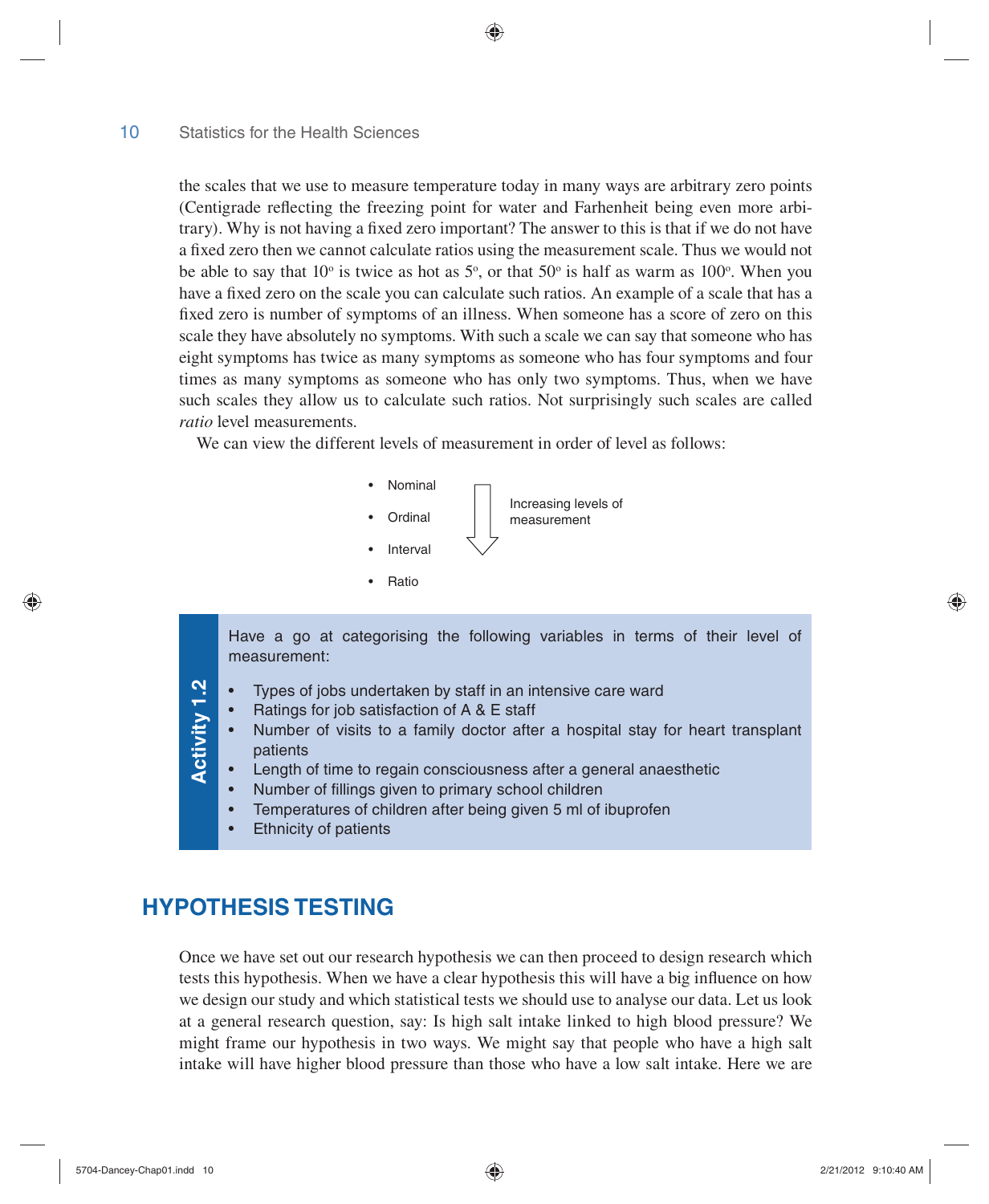interested in differences between groups of people – those who have high salt intake compared to those who have low salt intake. If we set the study up in this way we would use a statistical technique which tests for differences between groups of people (e.g. the *t*-test or the Mann–Whitney test, see Chapter 7). We might frame the research hypothesis in a slightly different way. We might simply state that we think there will be a relationship between salt intake and blood pressure such that increasing salt intake is associated with increases in blood pressure. In this sort of study we would use statistical techniques which measure relationships among variables (e.g. Pearson's Product-Moment Correlation coefficient, see Chapter 10). In these two examples we are designing studies and running statistical analyses to test hypotheses. The statistical analyses help us decide whether or not we have support for our hypotheses.

⊕

#### **EVIDENCE-BASED PRACTICE**

What is evidence-based practice? Well, we guess we have to go right back to ask the question: What is the purpose of scientific research? One answer to this question is that we use scientific research to understand our world better. If we understand our world then we can behave more appropriately in response to our new understanding. For example, if we found out that improving sanitation leads to much lower levels of infections then we would want to ensure that we had the highest levels of sanitation possible. If we find that using the MMR vaccine leads to increased incidence of autism we would want look for other ways of inoculating against measles, mumps and rubella. The changes that we make in response to research evidence constitute evidence-based practice (EBP). Thus, given that there appears to be no link between the MMR vaccine and autism we should look to using this route to inoculation rather than separate inoculations for these three diseases, as the latter is associated with much higher risks of infection and long-term harm to children. These are both examples of EBP. Essentially, the ethos of EBP is that we look at the available research evidence and we base our plans, behaviours and practice on such evidence.

There is one important requirement for engaging with EBP, and that is that you need to understand what constitutes evidence. Generally, evidence comes out of conducting scientific research and testing research hypotheses. Thus improving your knowledge of research will enhance your ability to engage with EBP.

## **RESEARCH DESIGNS**

In this section we wish to introduce you to some of the main ways in which researchers design and conduct their research. We will cover experimental and correlational designs as well as single-case designs. In our research we might be interested in differences between conditions, e.g. the difference in blood pressure between a no-salt and low-salt group of high

◈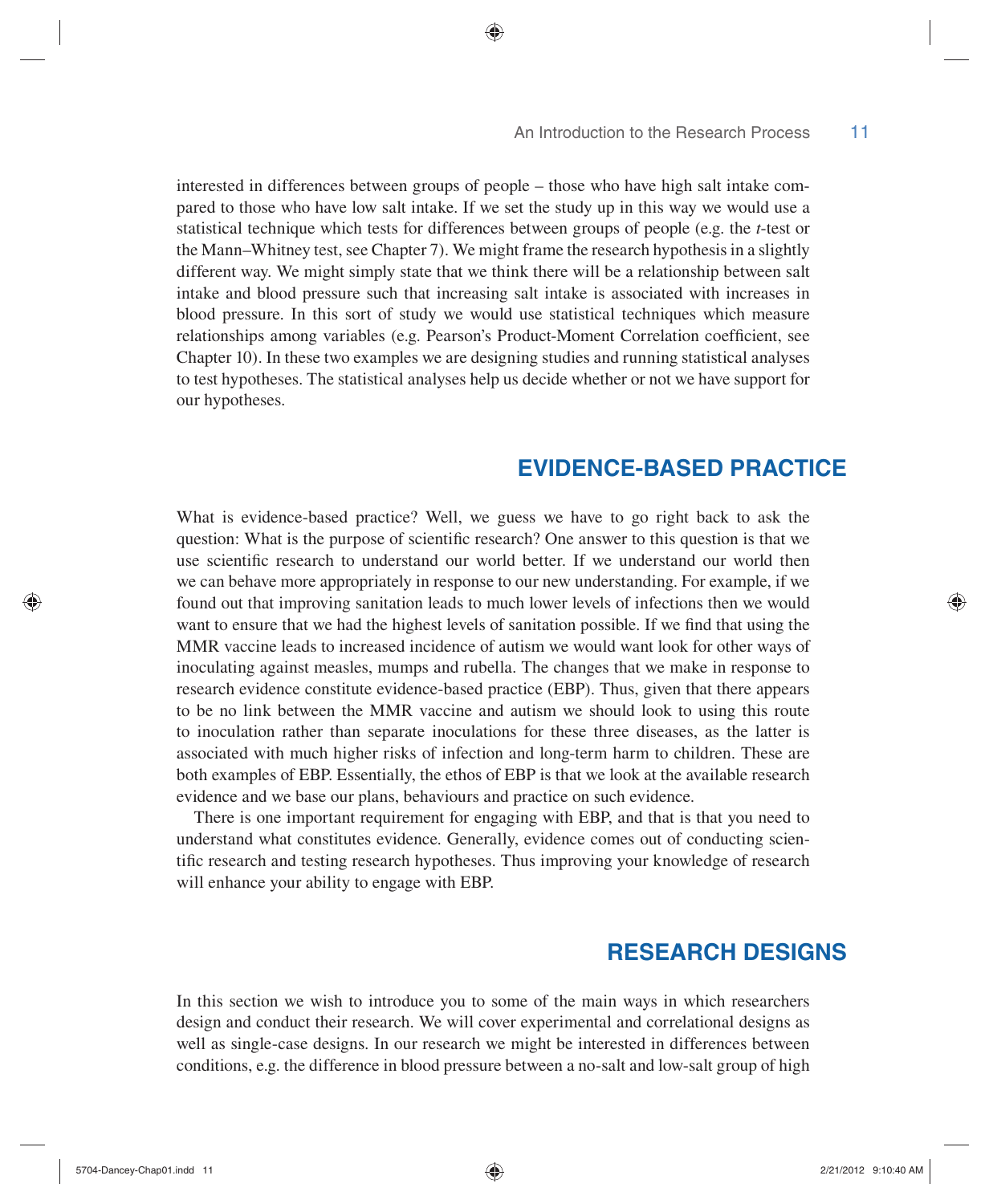blood pressure patients. Alternatively, we might want to focus on relationships between variables, e.g. the relationship between anxiety/stress and waiting times in an A & E centre. Let us first look at differences between groups.

⊕

#### **Looking for Differences**

Quite often in health research we are interested in differences between the means of different groups. For example, we might be interested in the difference between a new treatment group and a standard treatment group in recovery from septicaemia. We might compare the length of time it takes participants to recover from the illness in these two groups. Another example of looking at differences would be to compare the same group of patients under two separate conditions. For example, we might want to see if we can improve brain injured patients' ability to navigate a hospital by training them using a virtual reality (VR) tool. In this sort of study we might assess navigation ability before and after training with the new VR tool. If we had undertaken the type of research in the first example above we would have used what we call a *between-groups* or *between-participants* design. If we had conducted that research in the second example then we would have used a *within-groups* or *within-participants* design.

#### **Between-Groups Designs**

The key feature of a between-groups design is that you have different participants in each condition that you are comparing. By 'condition' we mean the conditions under which people participate in the research. In a between-groups design these conditions will be different for each group of participants in the study. The beauty of this sort of study from the perspective of statistical analyses is that each group is usually independent, that is a person in one group cannot influence the results of a person in another group. The observations on the variables that we are interested in are completely independent from each other. Most of the statistical tests we use assume that the scores from participants are independent of each other. When we have two separate groups of participants like this it is sometimes called an *independent groups* design to emphasise the fact that the data from each group are independent of each other.

### **Randomised Control Trials**

A classic example of a between-groups design is the *randomised control trial*. Let us look at the first example given above, the difference in septicaemia recovery times between a new treatment and a placebo treatment group. In such a study we would randomly allocate participants to each of these two groups. We would then give patients treatment (either the new treatment or the placebo treatment) and compare the groups in terms of recovery times. There are some important features of this sort of design that make it the gold standard for research in the health sciences (we discuss these in much more detail in Chapter 14). First of all we need to randomly allocate patients to the various conditions in such a design.

♠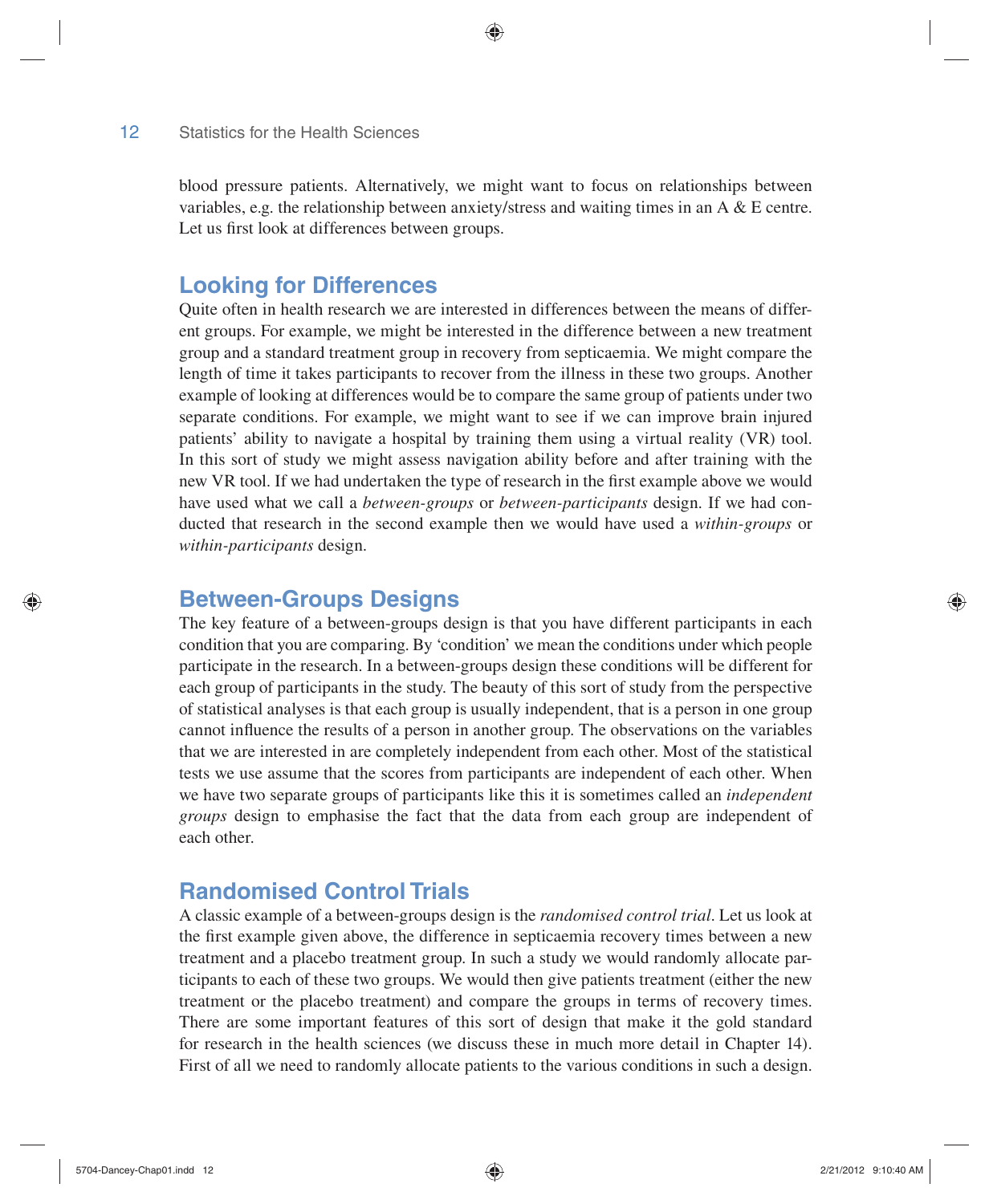Using such a process, when we came across a patient who was willing to take part in the study we would use random number tables or toss a coin to decide whether they got the new or the standard treatment. Such research designs are often also called *experimental designs*. In an experimental design the researcher manipulates one variable called the *independent variable* to see if there is an effect on another variable called the *dependent variable*. In the example given earlier in this paragraph the treatment group is the variable being manipulated: we have decided to give one group of patients a new treatment and another group of patients a placebo treatment. We have manipulated what sort of treatment each group of participants receives and this is therefore the independent variable. Also in this example we want to see if there is a difference between the new treatment and placebo treatments in the recovery times from septicaemia. Recovery time is thus the dependent variable in this study. Students learning about experimental designs often have difficulty working out which variables in a study are the independent and dependent variables, and so it is worth making the effort now to understand these.

♠

In an experimental design it is important that the participants are randomly allocated to the various conditions of the independent variable. The reason for such random allocation of participants is that it reduces the risk of there being systematic differences between your two treatment groups, which may end up compromising the conclusions that you can draw from your study. For example, suppose we allocated the first patients to volunteer for the study to the new treatment condition and then all other participants to the standard treatment condition. It could be that the first volunteers were the more-urgent cases and thus we would expect longer recovery times than for the less-urgent cases. If we used such a process of non-random method of participant allocation and we found a difference between our conditions in terms of recovery times we would not know if it was a result of the treatment or the severity of the illness. We would have introduced a *confounding variable* into the study.

Confounding variables are variables that are not central to your study but which may be responsible for the effect that you are interested in. Whenever you let confounding variables into your study designs then you have less ability to draw firm conclusions about the differences between your treatment conditions. Random allocation helps us guard against potential confounding variables, and if we do not randomly allocate participants to conditions we have to be acutely aware of the increased problem of potential confounds.

You might ask why wouldn't every researcher use random allocation of participants to conditions when it is such a good safeguard against such confounds. Well, it is quite often the case that we want to compare groups of people who cannot be randomly allocated to conditions. For example, we might want to find out whether there is a difference in the number of back injuries suffered by male and female nurses. Here we are interested in the difference between male and female nurses. We cannot randomly allocate participants to our target groups as they are already either male or female. We thus have to be aware that there are more potential confounds with this sort of study. When you investigate differences between intact groups such as males and females, or those diagnosed with a disease compared to those without a diagnoses you are said to be undertaking *quasi-experimental* research.

♠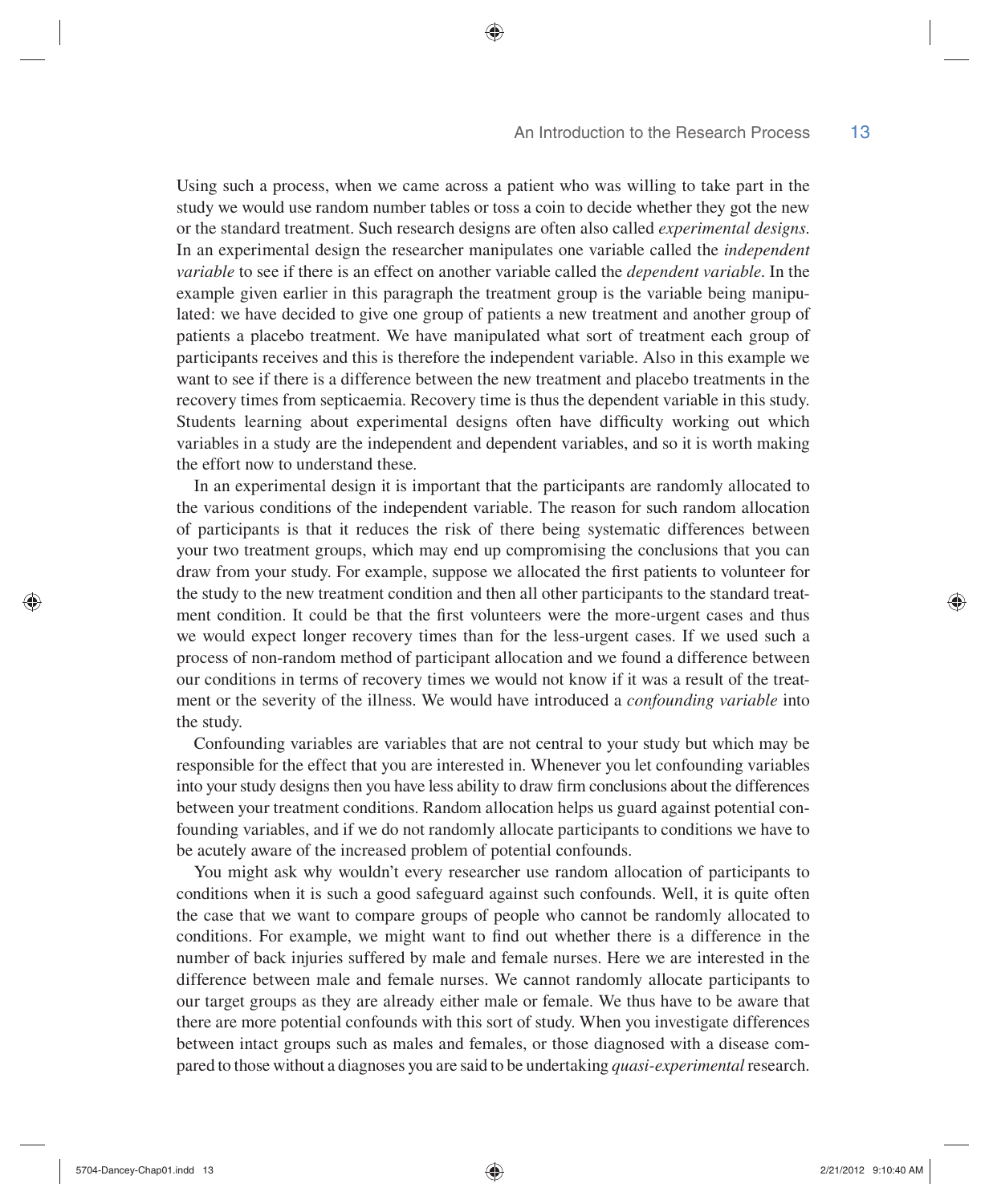This is not quite an experimental design as you have not been able to randomly allocate your participants to the conditions that you are interested in.

♠

Try to identify the independent and dependent variables in the following example studies:

- 1. Examining the difference between paracetamol and aspirin in the relief of pain **Activity 1.3** experienced by migraine sufferers
- 2. Examining the effects of consultants providing full information about a surgical procedure to patients (rather than minimal information) prior to surgery on time to be discharged post surgery **Activity 1.3**
	- 3. Examining the difference between wards with matrons and those without on in-patient satisfaction
		- 4. Examining the uptake of chlamydia screening from family doctor surgeries with and without chlamydia health promotion leaflets

## **Within-Groups Designs**

Sometimes in research we might not be necessarily interested in comparing across different groups but rather in comparing one group of people across a number of different tasks or comparing the same group of people on a number of different occasions. For example, we might want to know whether patients with Alzheimer's disease have bigger decrements in memory when in new situations as compared with at home, or we might be interested in comparing the short-term memory capacity of Alzheimer's patients from one year to the next. Such designs are called *within-groups* or *within-participants* designs. One of the problems with between-groups designs is that you have different groups of people in each of your conditions. This means that by chance your groups might be different on some important variable that undermines your ability to draw causal inferences about how your variables are related to each other. Remember, we suggested that random allocation of participants to conditions is the best way of limited the impact of this sort of problem. Another way of limiting this is through the use of within-groups designs. In such designs you have the same group of people being measured on multiple occasions or under multiple conditions. This means that you don't get the differences across groups as a result of individual differences, as each participant is effectively compared against her- or himself, they act as their own control. Another positive feature of using within-groups designs is that because you only need one group of participants you need to recruit fewer of them to take part in your study. Imagine you had a study where you wanted to see if a new treatment for migraine was more effective than ibuprofen. You could recruit 40 migraine sufferers and randomly allocate them to either the new treatment or the ibuprofen group and then compare them to see which participants experienced the most pain relief. Alternatively, you could recruit one group of 20 participants, and the first time they had a migraine they would take one of the treatments and the second time they would take the other treatment, and on each occasion you would

⊕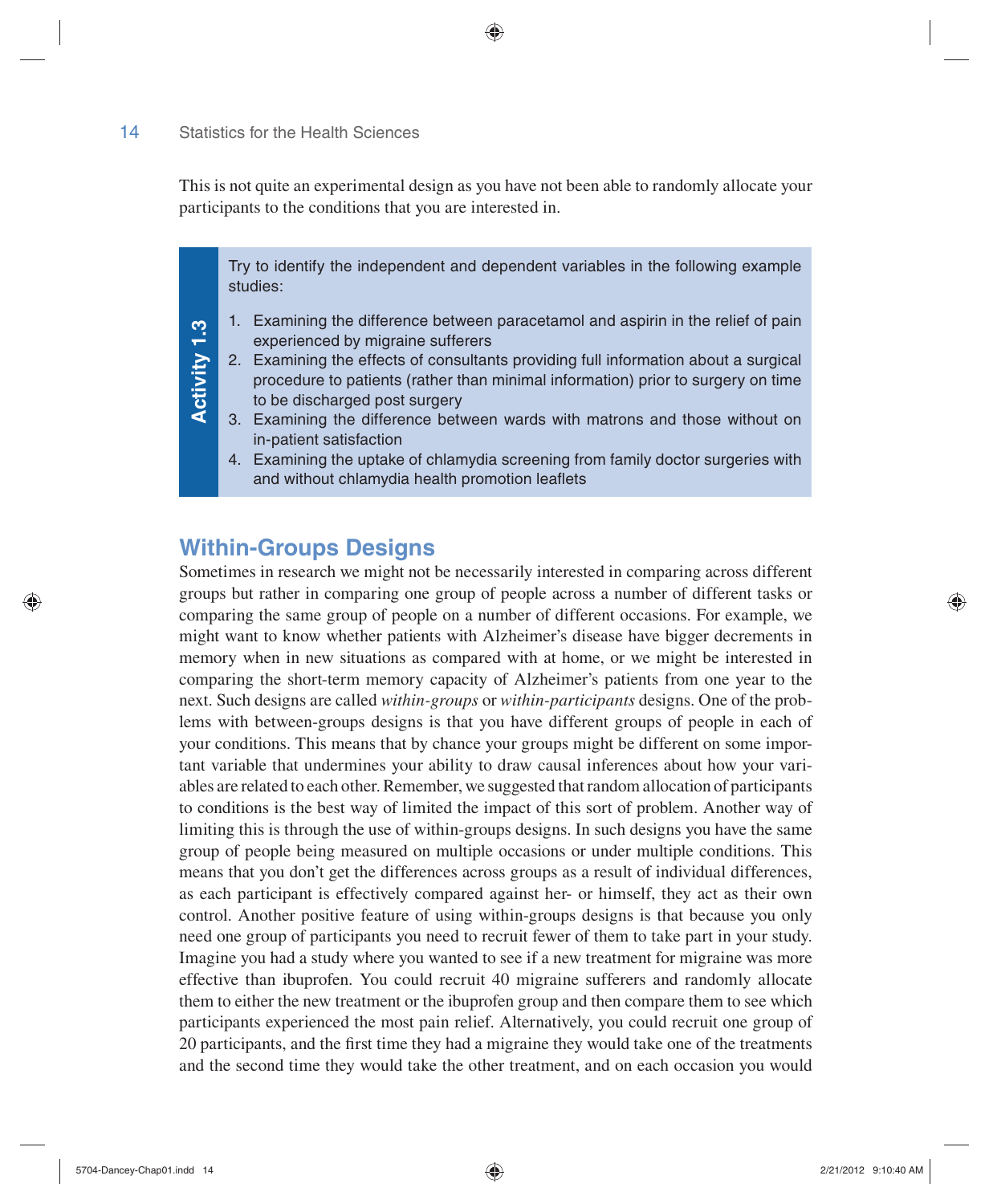

⊕

**Figure 1.2** Order of events for the within-groups pain relief study



**Figure 1.3** An illustration of the order of conditions in a counterbalanced study

record how much pain relief they experienced. You can see here that you only need half the number of people for the within-groups design as you would for the equivalent betweengroups design.

One of the problems with this arrangement of conditions is that all the participants have received the treatments in the same order. Because of this we do not know whether there might be some bias in the way they report their experiences of pain relief. Or perhaps some participants drop out of the study and so do not complete the second stage of the study. If this is the case then the lost participants would all be from the ibuprofen condition and this would lead to a less-sensitive study. One way around such problems in within-groups design is to use *counterbalancing*. In a counterbalanced study half the participants would receive the treatments in the order indicated in Figure 1.2, and the other half of participants would receive the ibuprofen followed by the new treatment as in Figure 1.3.

In the counterbalanced study, if there is bias in the study it is spread equally across both the new treatment and the ibuprofen conditions. If participants drop out from the study it is quite likely that they will do so from both of the pain relief conditions.

#### **Correlational Designs**

Quite often in research we are not interested in looking at differences among groups but rather in how one variable might change as another variable changes. For example, it seems to be the case that as we increase the wealth in a society the weight of the citizens becomes greater. Thus, in most western societies we are currently experiencing a dramatic increase in rates of people who are overweight. Another example could be that as the number of cigarettes smoked by a person increases their life expectancy decreases. What we are dealing with here are *relationships* among variables. We want to know how one variable varies in relation

⊕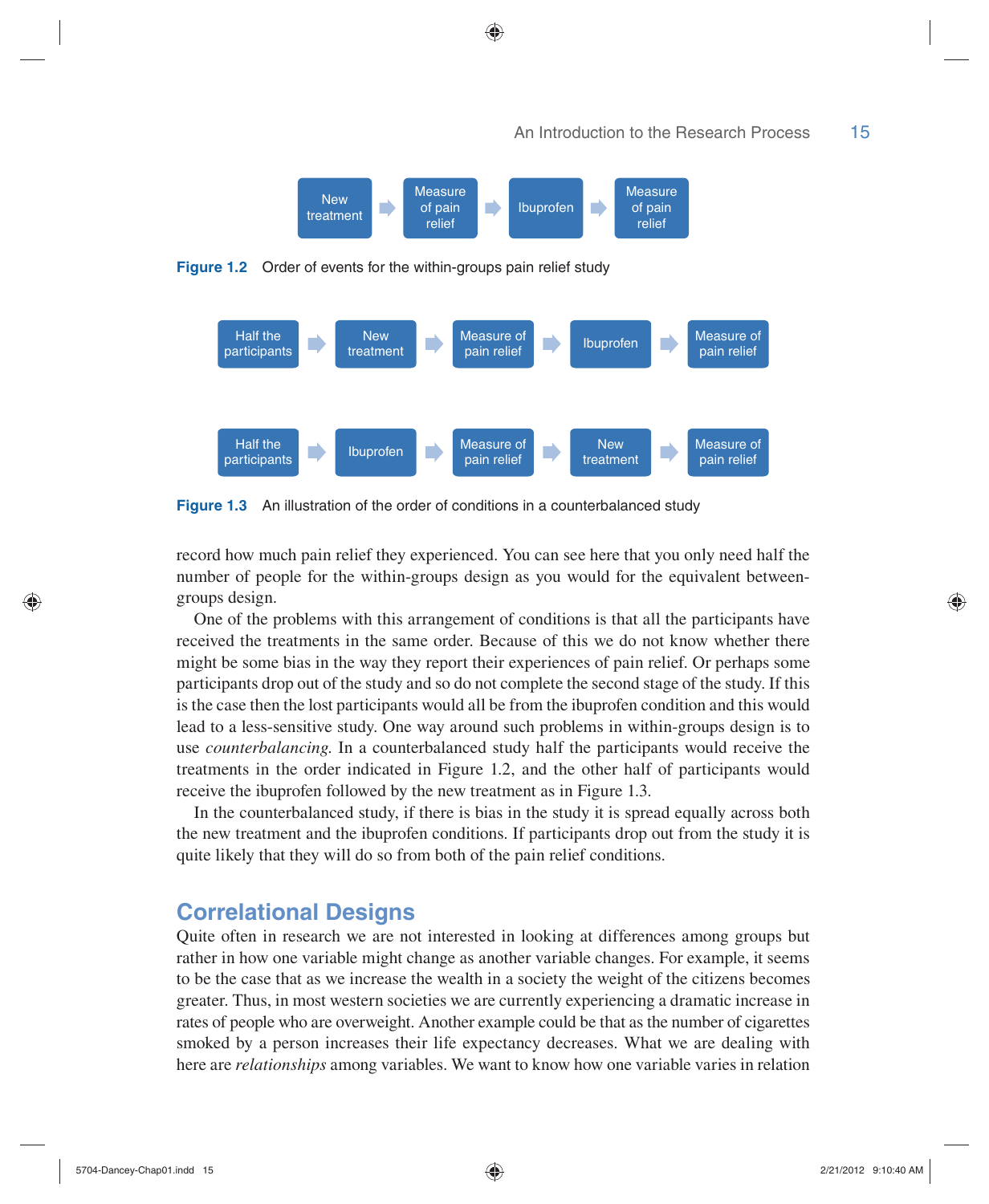to another variable. In such research designs we simply take measures of the variables that we are interested in and then look to see how they vary in relation to each other. Such designs are called *correlational designs*. We can use statistical techniques such as Pearson's Product-Moment Correlation coefficient or Spearman's rho to give us a measure of how strongly any two variables are related to (or correlated with) each other. We cover these sorts of designs and analyses in Chapter 10. A useful way of representing the relationship between two variables is to plot a scattergram (see Chapter 10 for more on these) we have presented two examples of these in Figure 1.4 (these graphs were generated using hypothetical data).

 $\bigoplus$ 

In Figure 1.4(a) you should be able to see that as annual income increases (as you move to the right along the *x*-axis) there is a trend for the percentage of people classified as overweight to increase too. The dots on the graphs cluster around an imaginary line running



**Figure 1.4** Scattergrams showing: (a) the relationship between annual income and percentage of people overweight, and (b) between number of cigarettes smoked per day and life expectancy

♠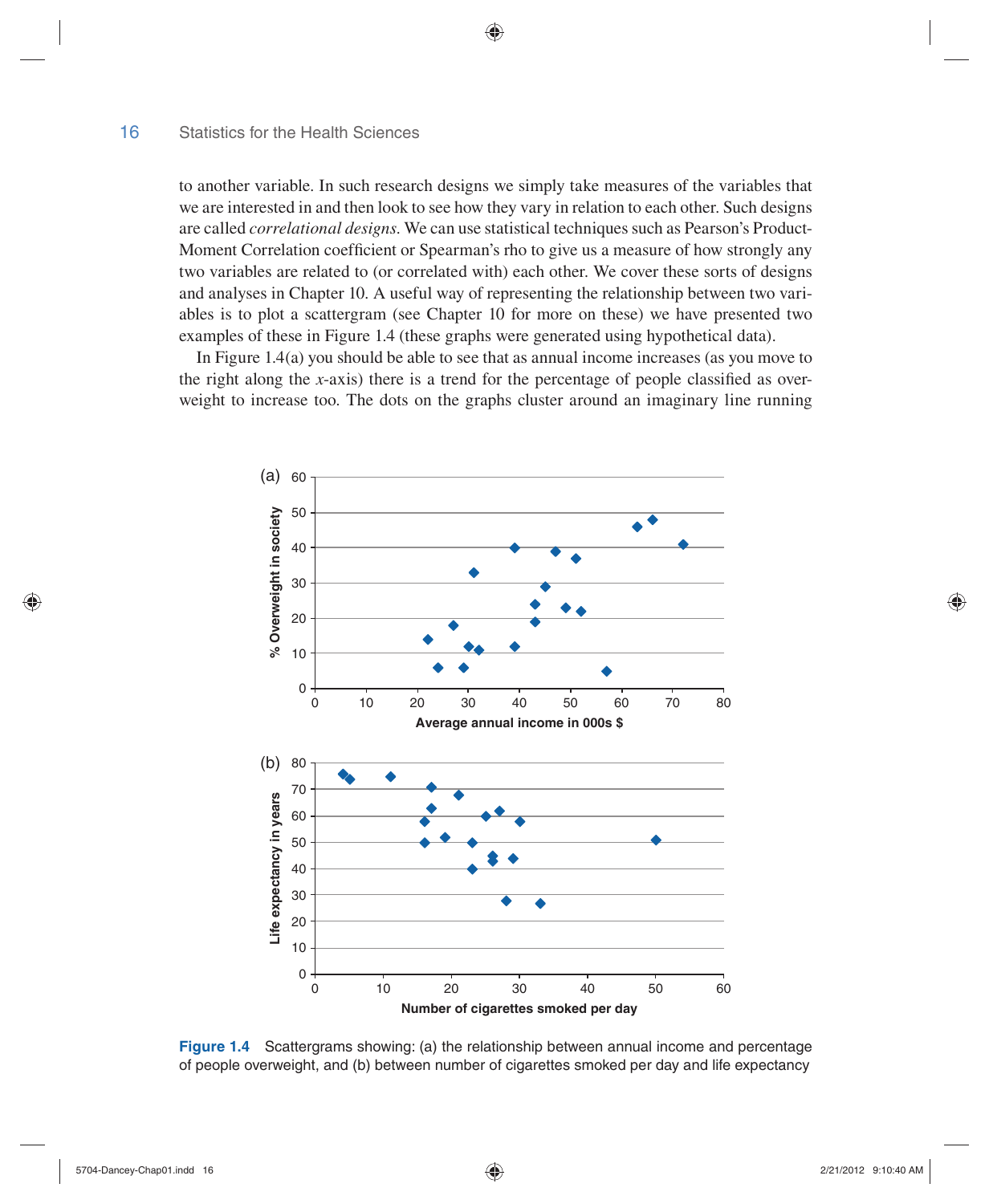from the bottom left-hand corner to the top right-hand corner of the graph. We call such a pattern of findings a positive relationship. In a positive relationship between two variables as one variable increases so does the other. In Figure 1.4(b) however, you should be able to see that as the number of cigarettes smoked per day increases, life expectancy seems to decrease. The dots on the graph seem to cluster around an imaginary line that runs from the top lefthand corner to the bottom right-hand corner of the graph. We call such a pattern of results a negative relationship between the variables. In such relationships as one variable increases the other decreases.

# **Activity 1.4 Activity 1.4**

◈

See if you can describe a study which uses an experimental design looking at the link between childhood exercise levels and symptoms of Attention Deficit Hyperactivity Disorder (ADHD) (if you are unsure of this please have another look at the section on 'Randomised Control Trials' above). When you have done that see if you can design a study which uses a quasi-experimental design (please bear in mind what the difference is between experimental and quasi-experimental designs). Finally, do the same again but use a correlational design (remember when we are doing correlational research we simply measure the variables of interest and then see how they are related to each other).

#### **Causation**

Quite often in research we want to know what causes a variable of interest to change. For example, we might want to find out what has caused an increase in asthma over the past decade or whether an increase in the dosage of a drug causes a decrease in the symptoms of a particular disease. If we are interested in such causal relationships we often run experimental studies. In an experimental study we manipulate one variable called the *independent variable* (IV) and see what effect this manipulation has on another variable called the *dependent variable* (DV). In such a study we can see what causal effect a change in the IV has on the DV. Thus we might manipulate the dosage of a drug to see what effect it has on the symptoms of a disease. When we deviate from such experimental designs we are less able to draw causal conclusions. For example, suppose we were interested in the difference between people who fracture their arms and those who fracture their legs in the uptake of physiotherapy. If we find that the people who break their legs are less likely to turn up for physiotherapy we couldn't say that the type of fracture has caused the difference in the uptake of physiotherapy. It could be for example, that certain types of people (e.g. males) are more likely to have leg fractures and it is their sex that is responsible for them not taking up physiotherapy opportunities. When we have quasi-experimental designs like this, more possibilities for confounding variables creep in.

If we look at correlational designs it is also very difficult to determine the causal direction of the relationship between variables. Suppose we find that there is a positive correlation between alcohol consumption and blood pressure, which of these variables has caused a change in the other? It could be that consuming higher levels of alcohol causes an increase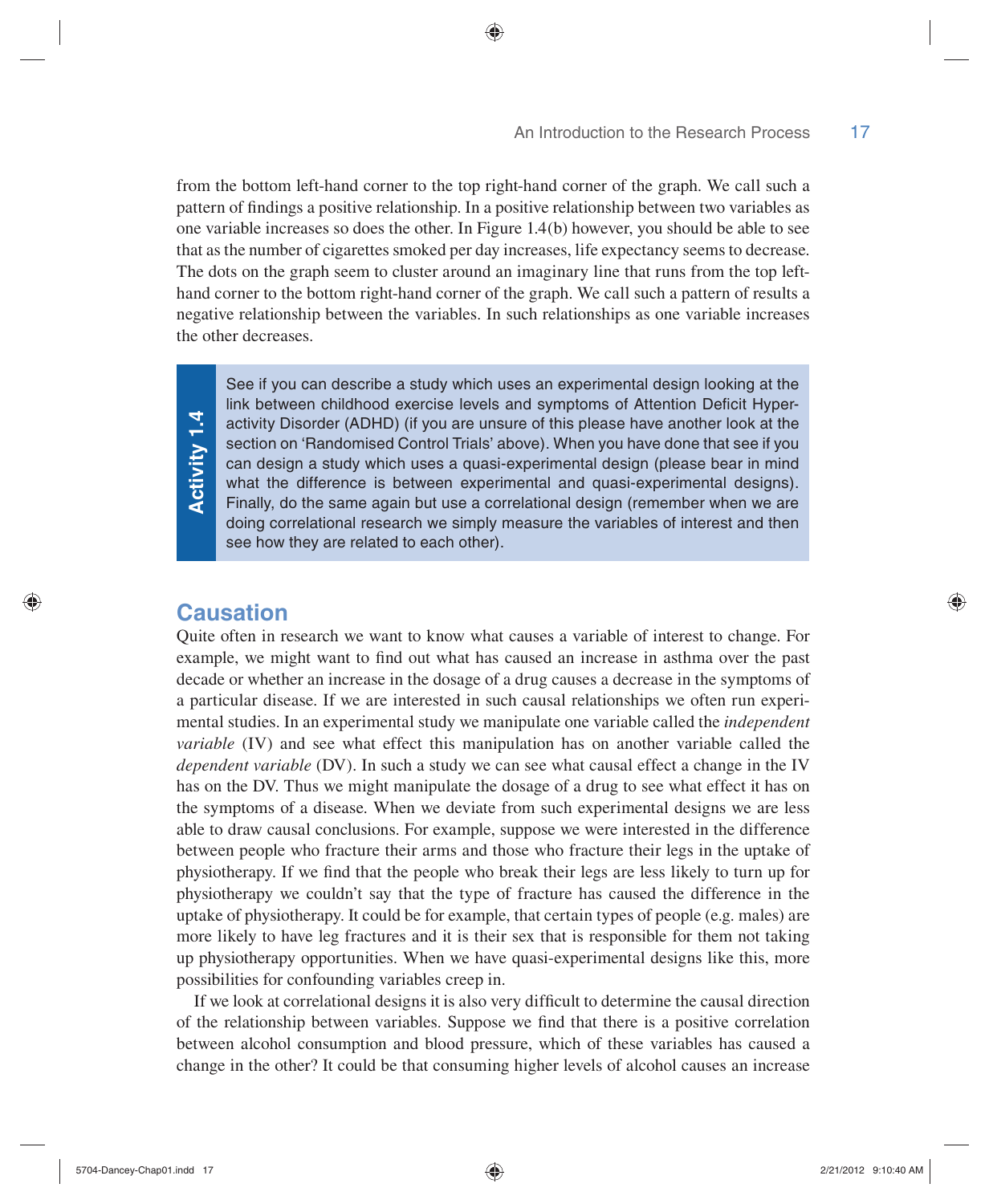in blood pressure, or it is perhaps equally plausible that those with high blood pressure self-medicate by drinking more. The causal direction of the relationship between these two variables is unclear. We return to this issue again in Chapters 5 and 10.

⊕

## **Summary**

We have now introduced you to many of the basic concepts of research design. Armed with knowledge of these concepts, the statistical techniques that we cover in the rest of the book should make a little more sense. In addition, the research that you read about in journals may make more sense. Furthermore, you will be able to scrutinise the claims people make about the causal relationships among the variables that they have investigated.

## **MULTIPLE CHOICE QUESTIONS**

- 1. What is the difference between a research question and a research hypothesis?
	- a) Usually research questions are more precise than hypotheses
	- b) Usually research questions are more vague than research hypotheses
	- c) Usually research questions are exactly the same as research hypotheses
	- d) None of the above
- 2. What are the benefits of knowing about the previous research in a particular field of interest?
	- a) We can see how others have tackled similar research problems
	- b) We can see what other researchers have suggested needs following up in future research
	- c) It saves us undertaking research that may be pointless
	- d) All of the above
- 3. According to the description of the research process in this chapter how do we decide whether there is support for a particular research hypothesis?
	- a) We rely on previous research to test a new research hypothesis
	- b) We need to interview other researchers to see if they agree with our hypothesis
	- c) We design a study and then collect and analyse our data in such a way as to test our hypothesis
	- d) We see if the research hypothesis makes logical sense
- 4. Which of the following constitute the main focus of interest for us when conducting quantitative research?
	- a) Participants' demographic details
	- b) The questionnaires that we use
	- c) Publishing our research
	- d) Variables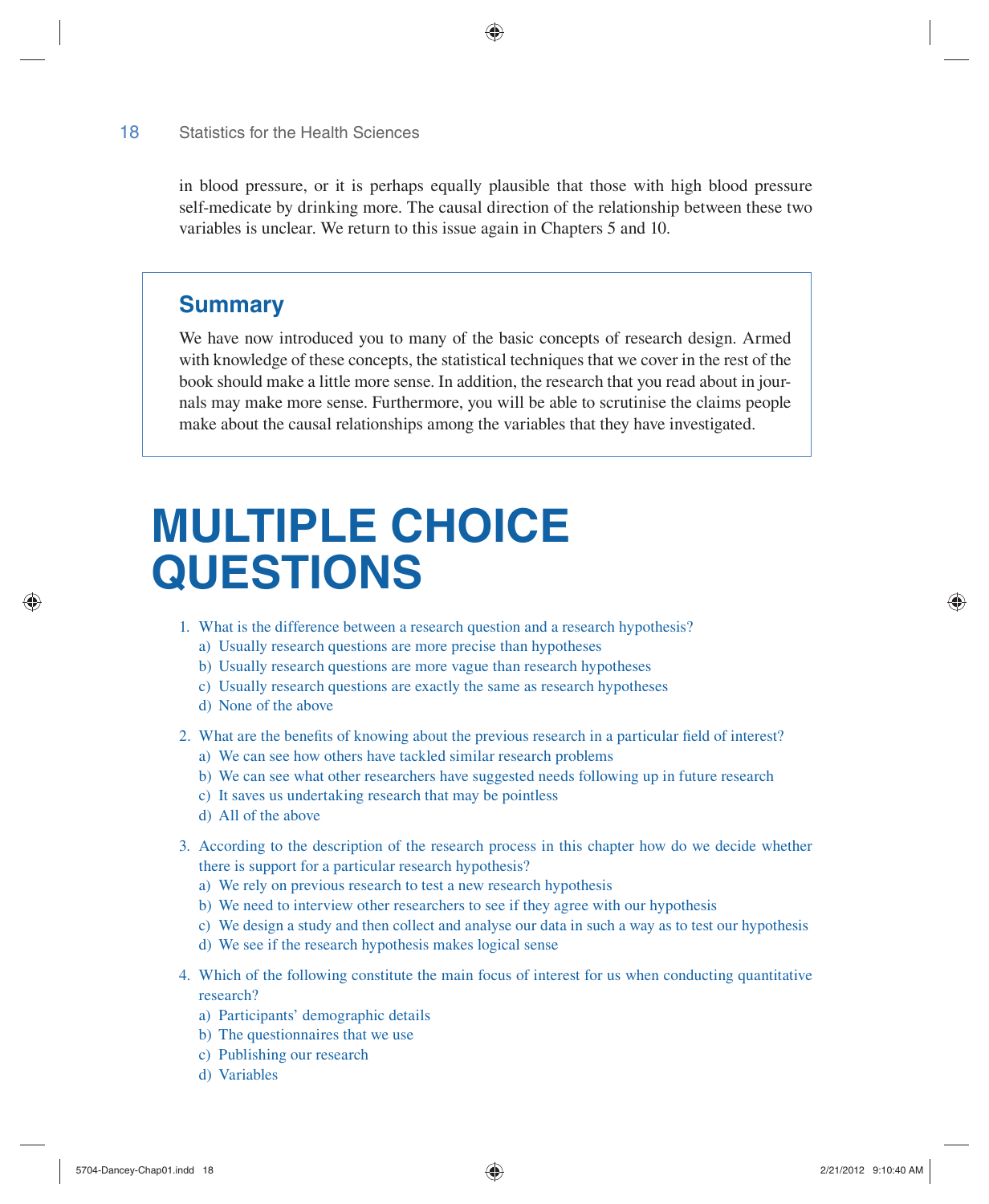- 5. Which of the following could be considered as a ratio level variable?
	- a) Occupation of participants
	- b) Time taken to complete a programme of physiotherapy
	- c) Ratings on a five-point scale for satisfaction with out-patient services
	- d) None of the above
- 6. Why is it that temperature scales cannot be classed as ratio level variables?
	- a) They are too complicated
	- b) They contain arbitrary intervals between adjacent values on the scales
	- c) There are too many scales for consistent measurements
	- d) They do not have a fixed/absolute zero
- 7. In the scheme outlined in this chapter which of the following represents the correct ordering of the levels of measurements?
	- a) Nominal, ordinal, interval, ratio
	- b) Ordinal, ratio, interval, nominal
	- c) Ratio, ordinal, interval, nominal
	- d) Interval, nominal, ordinal, ratio
- 8. What is the defining characteristic of interval level data?
	- a) You can put the categories you have in order of magnitude
	- b) You have a fixed zero
	- c) You have categories which cannot be ordered in a meaningful way
	- d) You have equal intervals between adjacent points on the scale
- 9. Correlational designs tell us about:
	- a) Differences between conditions
	- b) The causal relationships between variables
	- c) The relationships between variables
	- d) None of the above
- 10. What is a quasi-experiment?
	- a) A study where you simply measure the relationship between two variables
	- b) A study where you are interested in the difference between intact groups
	- c) A study where you randomly allocate participants to your experimental conditions
	- d) A study looking at the reflexes of the hunchback of Notre Dame
- 11. In an RCT study how should you allocate your participants to experimental conditions?
	- a) Randomly
	- b) By matching participants in each condition on the bases of demographic variables such as age
	- c) Put all those to volunteer first in one condition and then the remainder in the other condition
	- d) All of the above are appropriate ways of allocating participants to conditions
- 12. Why are confounding variables such a problem in research?
	- a) They are difficult for participants to give responses to
	- b) They make questionnaires too long for participants to complete
	- c) They lead to high attrition rates for studies
	- d) They make it difficult to draw conclusions about the relationships between the main variables in the study